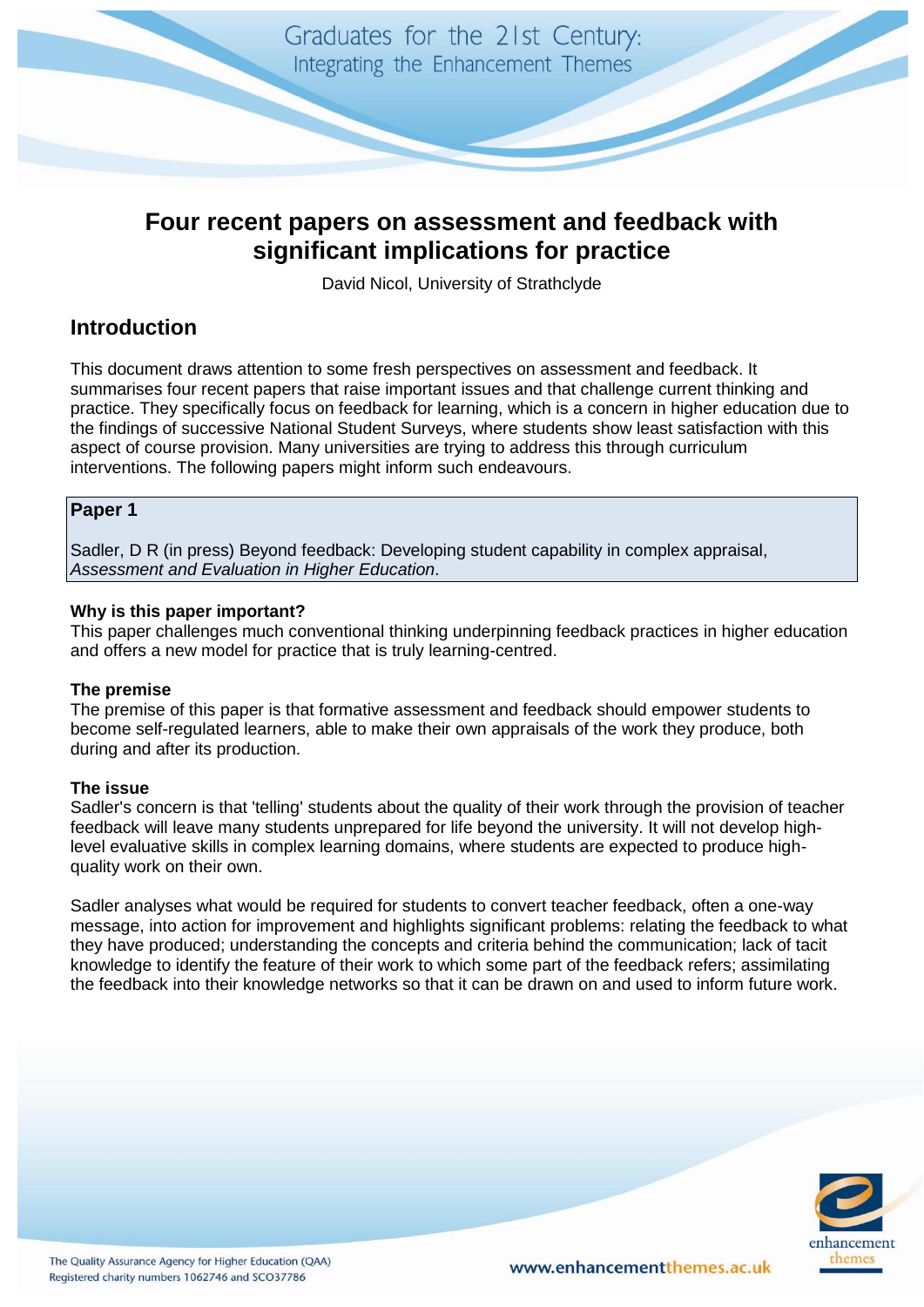#### **The solution**

Having outlined the issues, Sadler then analyses how teachers develop the ability to make complex appraisals of students' assignment productions, and proposes that students should be provided with appraisal experiences similar to those of their teachers. In brief, teachers acquire complex appraisal skills because they are exposed to a range of student productions with reference to the same assignment brief, they make hundreds of qualitative judgements routinely each year in relation to these assignments, and they provide explanations for those judgements making use of criteria.

Peer appraisal and feedback, according to Sadler, should be the main strategy for the development of students' evaluative skills. Students should be given regular opportunities to evaluate and provide feedback on each other's assignments and to provide explanations for these evaluative judgements. Obviously these peer designs will have to be carefully structured for maximum effect. Nonetheless, the overriding goal is that students' develop their ability in complex appraisal and, over time, an understanding of what constitutes quality similar to that possessed by their teachers.

## **Implications for practice**

Relying on detailed teacher feedback is an unproductive strategy for the development of complex learning in a complex world. In the 21st century, the curriculum will require that we:

…make intensive use of purposeful peer assessment as a pedagogic strategy, not just for assessment but also for the teaching of a substantive content of the course....if this process were to be entirely successful, the need for substantial reliance on feedback from the teacher would be obviated altogether (Sadler, 2010).

## **Paper 2**

Orsmond, P and Merry, S (2009) Processing tutor feedback: a consideration of qualitative differences in learning outcomes for high and non-high achieving students. Paper presented at the Fostering Communities of Learners, 13<sup>th</sup> EARLI Conference, Amsterdam, 25-29 August 2009.

#### **Why is this paper important?**

It challenges the idea that all students react to teacher feedback in the same way. It suggests that some students are highly dependent on teacher feedback and that increasing its provision might increase their dependency on the teacher.

#### **The premise**

To use feedback students need to engage in acts of self-regulation. They must pay attention to the feedback, internalise it and use it to make judgements about, and change, their work. This involves internal acts of comparison and assessment. There is little experimental evidence about how students regulate their learning from teacher feedback or about the balance between internal regulation and external tutor regulation.

#### **A study**

Orsmond and Merry carried out an interview investigation across four universities of high and non-high achieving third-year biology students' perceptions of teacher feedback. Achievement was determined by the students' grade-histories. The interview schedule focused on how the students read tutor feedback, what actions were taken in response to feedback, the people students spoke to about their feedback, and how these discussions helped them understand it.

Interestingly, Orsmond and Merry found a consistent pattern across all four institutions. Non-high achieving students were much more focused on the surface features of feedback messages than highachieving students, who sought the meaning behind the message. The non-high achieving students reported that they were often unable to relate comments to their work, trying to memorise what the tutor wrote, having concerns that different tutors gave different comments, and having difficulty translating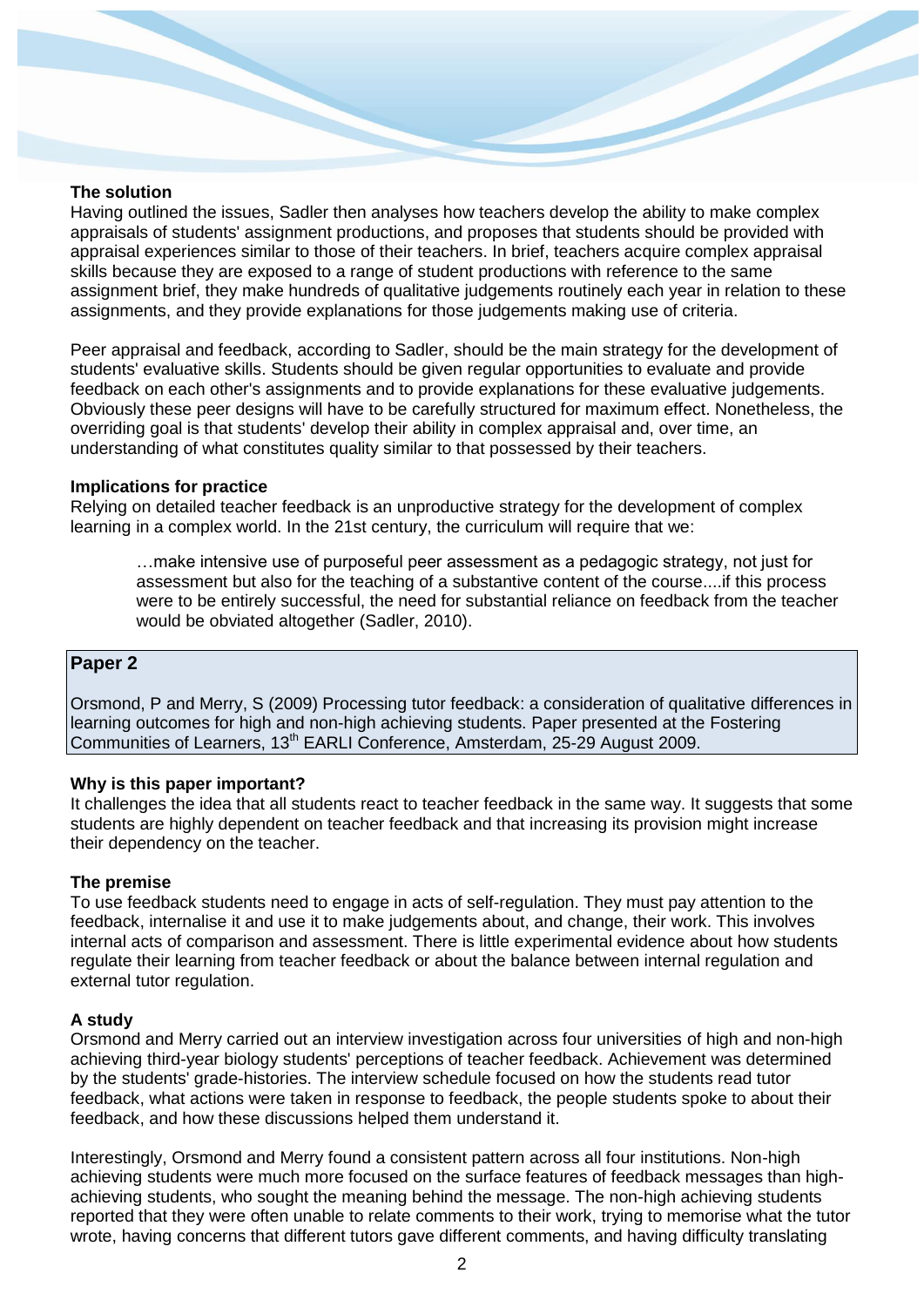comments into actions. The high-achieving students reported trying to understand the essence of the feedback message and how it related to their work. They did not accept all feedback, sometimes challenging it and believing that tutors could be right or wrong. Most, believed that they could get by, even without teacher feedback. In contrast, non-high achieving students generally accepted the tutor's judgement and believed feedback was crucial to their success.

Importantly, high-achieving students had a higher purpose in mind when using tutor feedback related to their own self-constructed learning and career goals, whereas non-high achieving students had a narrower focus on the object of that specific learning episode. In this, and in many other ways, the lowachieving students showed a high-dependency on the teacher. They sought teacher feedback often with the sole intention of making incremental improvements in their work until they had produced what they believed the teacher was looking for. Orsmond and Merry conclude:

…students need to see the end point of feedback in terms of self rather than in terms of others. Changing the perception of tutor feedback in non-high achieving students could have a major impact on their learning. This cannot be done through tutors writing more detailed feedback, or even in tutors and students discussing feedback that has been given (Orsmond and Merry, 2009).

# **Implications for practice**

Feedback strategies must be designed to move students from teacher regulation to internal regulation. Otherwise there is a danger that students will get trapped in a dependency relationship.

# **Paper 3**

Chi, M T H, Roy, M and Hausmann, R G M (2008) Observing dialogues collaboratively: Insights about human tutoring effectiveness from vicarious learning, *Cognitive Science*, vol 32, pp 301-341.

# **Why is this paper important?**

It suggests a way of making one-to-one tutor-student dialogue, regarded as the most effective form of feedback, available to the benefit of many students. It offers a long-term strategy for solving some workload issues in mass higher education, where tutor numbers are small and student numbers are large.

## **The premise**

In traditional learning in higher education, face-to-face teacher-student tutoring is the gold standard. Many teachers believe this and research provides support for the proposition. However, one-to-one tutoring is difficult to achieve when numbers are large.

## **The study**

Chi, Roy and Hausmann were interested in how to leverage the benefits of human tutoring in environments where there are many students. In a controlled study, they investigated the benefits of the sharing of videotaped teacher-student tutorial dialogues. Specifically, they examined the learning that occurs when students engaged in dialogue in pairs while observing and consulting a pre-recorded videotape of a single student in a tutorial discussion with an experienced physics tutor. This condition was called 'observing collaboratively'. Collaborative observers were encouraged to discuss the videotape and their understanding of it at any time: they could stop, rewind, or fast-forward any section of the tape.

These researchers showed that students 'observing collaboratively' learned to solve complex physics problems just as effectively as students engaged in the direct one-to-one tutoring and more effectively than students collaborating (that is, interacting in dialogue and reading), or observing alone or studying alone. Their measure of learning was ability in solving different problems but in the same domain in a post-testing situation.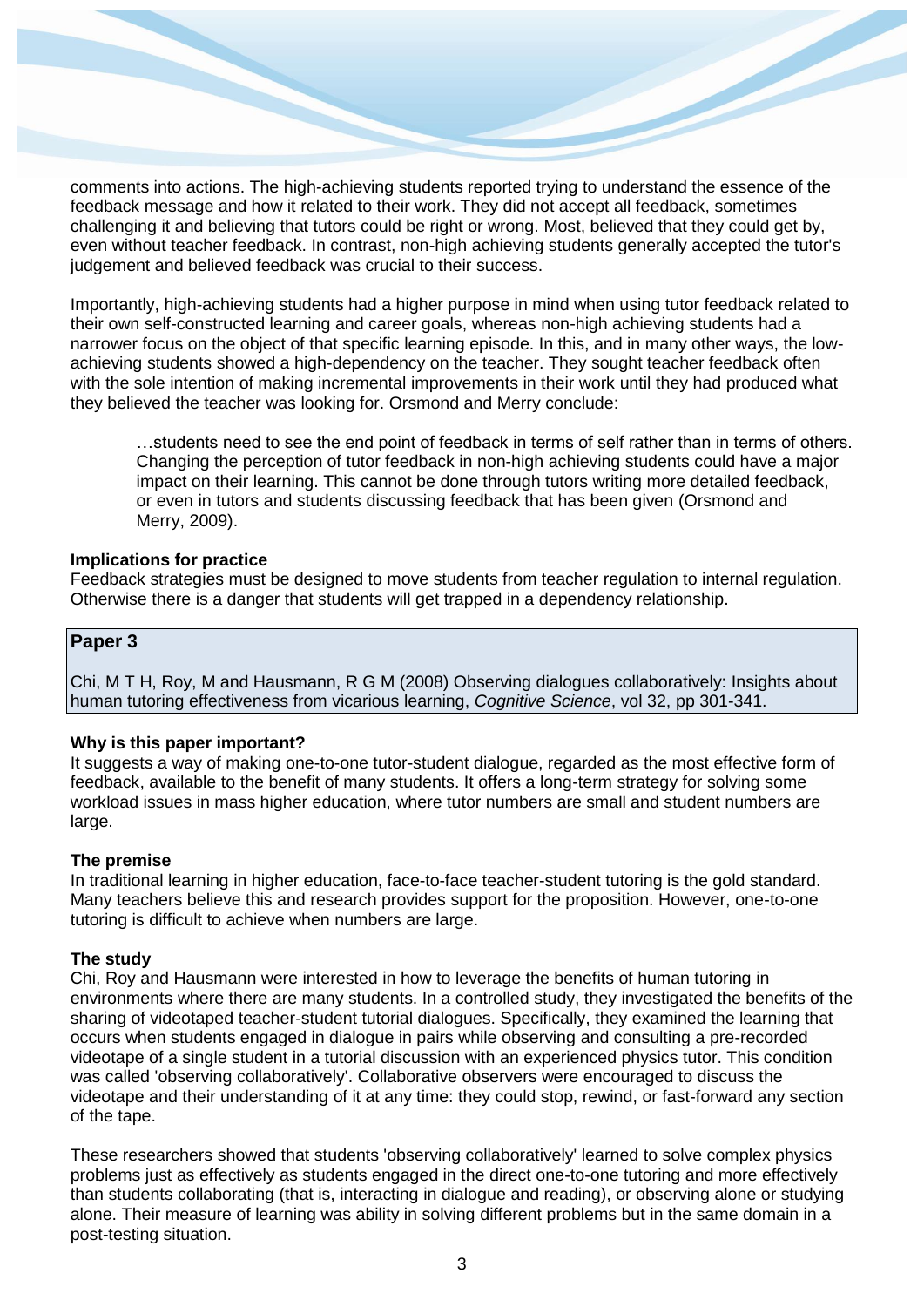The amount of learning by the peer observers was shown to depend directly on how actively engaged they were in peer discussion and in constructing meaning. The benefits of this approach do not occur by passive watching of the videotape, and are only achieved if the recipe proposed by these researchers is followed. They refer to this as the **active/constructive/interactive/observing** method.

#### **Implications for practice**

This research holds great promise for higher education in that it identifies a way in which the benefits of one-to-one tutor-student interaction might be made more cost-effective and scaled-up for the mass higher education.

# **Paper 4**

Nicol, D (in press) From monologue to dialogue: Improving written feedback processes in mass higher education, *Assessment and Evaluation in Higher Education*.

#### **Why is this paper important?**

It challenges current approaches that set out to improve feedback quality by focusing only on the written feedback message. It offers an alternative framework where feedback is conceptualised as a dialogical process, and it provides examples of this in practice.

#### **The premise**

The many diverse expressions of dissatisfaction with written feedback both by students and teachers can be interpreted as symptoms of impoverished and fractured dialogue. Mass higher education is squeezing out dialogue with the result that written feedback, which is essentially a monologue, has become the main locus for teacher-student interaction.

# **The Issue**

The findings of the National Student Survey indicate that students want more timely, detailed and clear feedback information from their teachers, and many higher education institutions are putting in place strategies to deliver better quality feedback. However, this focus only on improving the transmitted message is too narrow and is bound to have a limited impact. The delivered feedback message is only one component in a wider, ongoing and cyclical system, and its meaning is determined by its location within that system; it is not just a product delivered to the student at the completion of an assignment. Rather, it is part of a dialogical process wherein students as well as teachers must be active.

#### **The Solution**

Nicol proposes that feedback interventions should take account of, and act on, the full range of components in the feedback cycle. They should enhance students' engagement in dialogue with teachers and with peers and they should trigger reflective processes. Proposed interventions illustrated in the paper embody a specific model for dialogue drawn from research. Examples include approaches that enhance dialogue around the assignment brief and that enrich teacher-student and peer dialogue during and after assignment production.

Nicol stresses the role of feedback production for the advancement of learning.

…in peer commenting and in collaborative authorship students produce feedback comments, they are not just receiving them. They analyse each other's writing, detect problems in understanding and they make suggestions for improvement (Nicol, 2010).

Producing feedback is cognitively more demanding than receiving it, as it involves higher levels of reflection and engagement. Nicol notes that producing feedback might be more effective for learning than responding to it. This is an area that merits further investigation.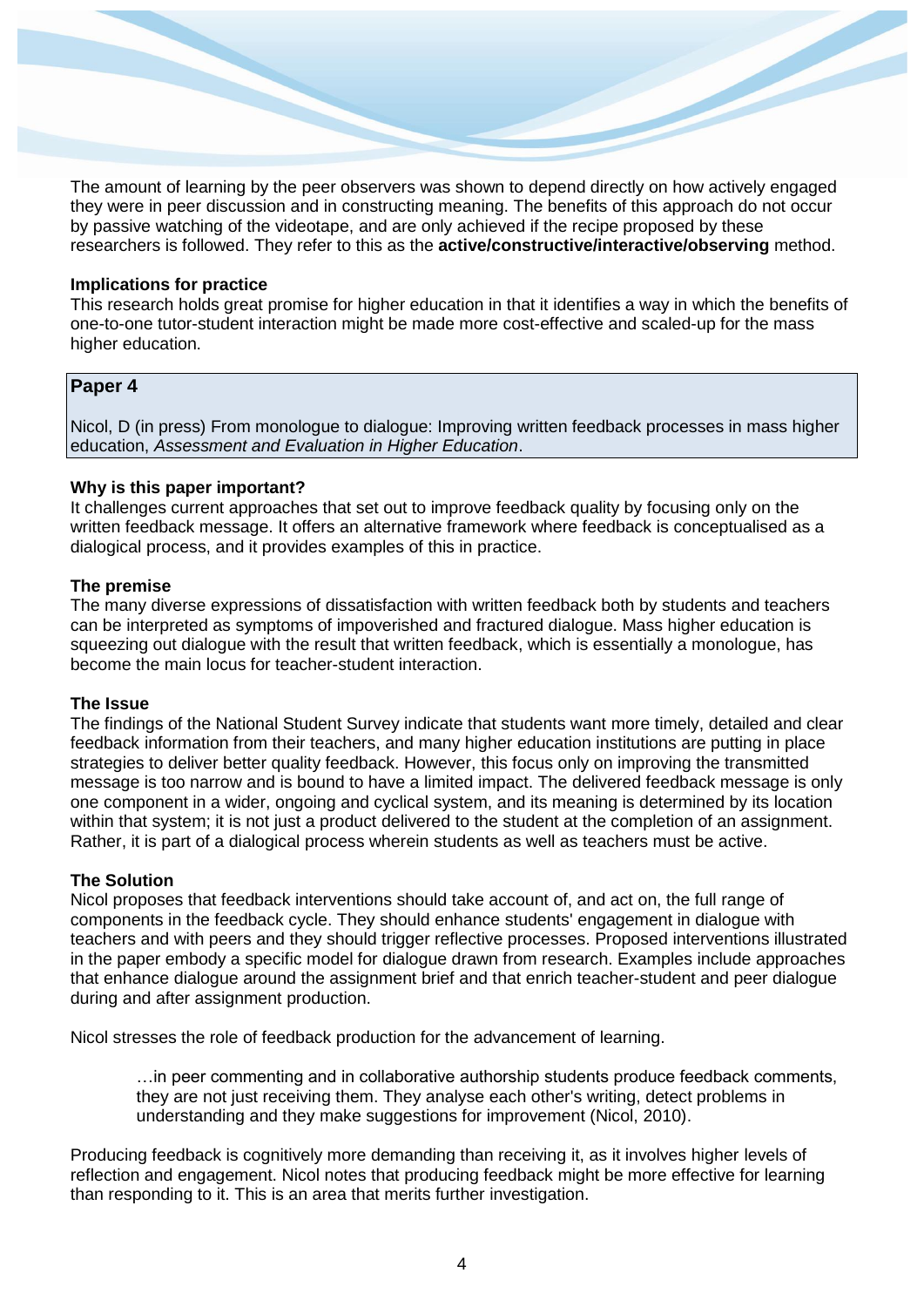# **Implications for practice**

Feedback strategies must be designed from a dialogical perspective. The model proposed here emphasises the active role of the students, the role of reflection and the importance of harnessing the unique power of peer interaction. Improving feedback dialogue would not involve increased workload; rather it calls for targeted redesign.

# **Accessing these papers**

Paper 1: Contact Royce Sadler [\(r.sadler@griffith.edu.au\)](mailto:r.sadler@griffith.edu.au) or David Nicol [\(d.j.nicol@strath.ac.uk\)](mailto:d.j.nicol@strath.ac.uk). **Paper 2:** Unpublished but available at [http://www.psy.gla.ac.uk/~steve/rap/docs/orsmond09.pdf](https://nemo.strath.ac.uk/owa/redir.aspx?C=72d287cebc3247c793d0ed253a88adaa&URL=http%3a%2f%2fwww.psy.gla.ac.uk%2f%7esteve%2frap%2fdocs%2forsmond09.pdf) **Paper 3:** Published paper and available through your university library. Paper 4: Contact David Nicol [\(d.j.nicol@strath.ac.uk\)](mailto:d.j.nicol@strath.ac.uk).

When requesting these papers from Royce or David put QAA as the first word in the subject line of your email. Note that both these papers will be available in the journal as a pre-print within the next few months.